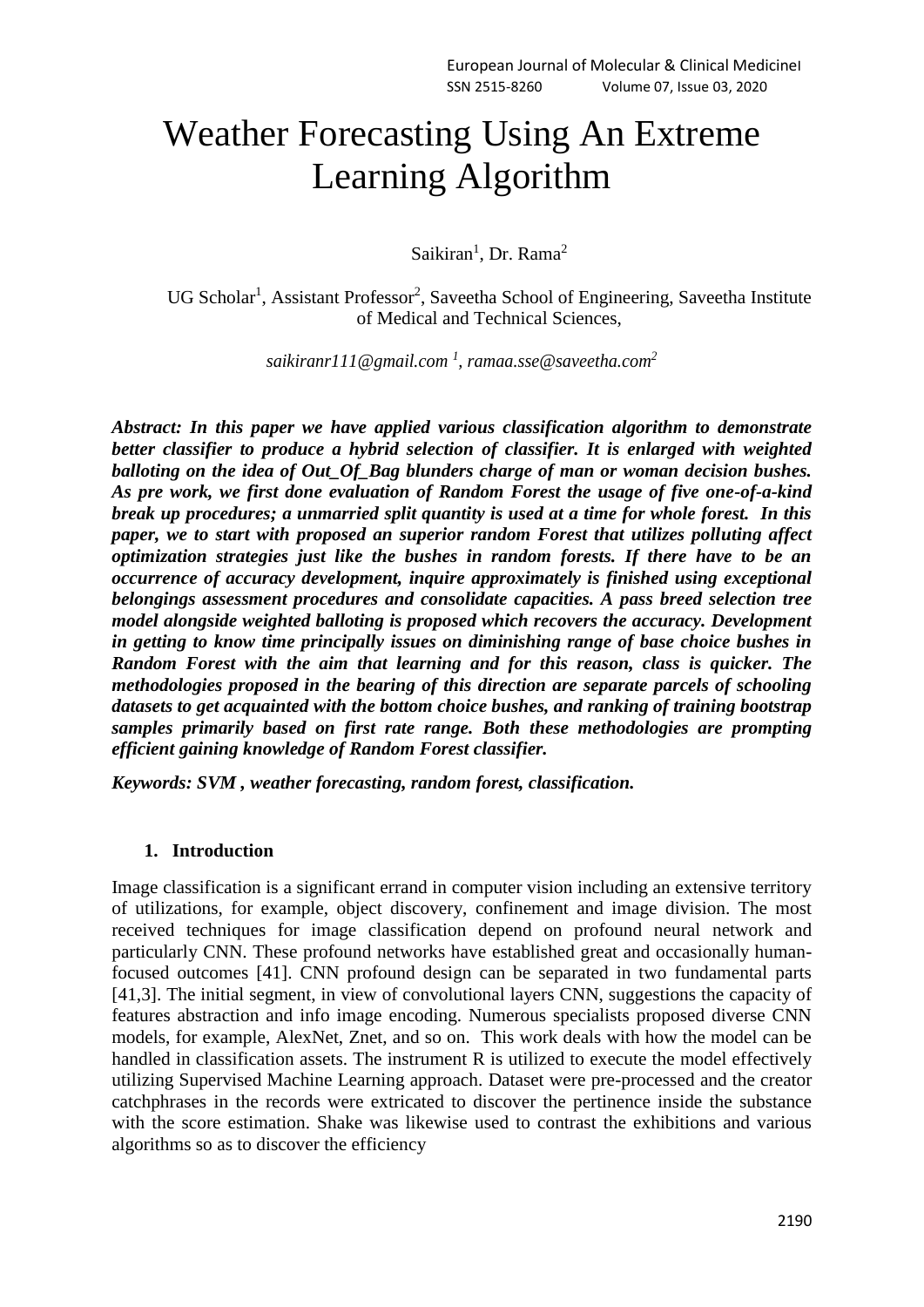# **2. Literature Review**

Planning neural networks to take care of a particular issue needs its ideal design. The awful decision of engineering might be lead ANN to fall into neighbourhoods minima. Neural network engineering may incorporate the education rate, force, number of unknown layers, number of neurons at information and yield layer, error rate and so forth [3]. In writing significant contrasts are found for GA optimized neural designs eg. In [2] utilized GA to optimize the engineering for structure a classifier for bosom disease. In [4] utilized GA to optimize RNN design for structure a model for linguistic deduction classification. Different models incorporate [6] where feed forward neural network (FFNN) structures were optimized utilizing GA for different issues. In [7] a GA is utilized to get the optimized design for advancement of a model for cost estimation of structure development and optimized subset of features. [7] utilized GA in optimization of design to fabricate a model of voice recognition in Spanish. GRNN engineering was optimized utilizing a GA to assemble an indicator for amino corrosive levels in feed fixings [5]. Requests are developing quickly in the operational expectation and applications networks for estimates that fill the hole between day by day climate gauges and occasional atmosphere viewpoints. Late logical advances have recognized wellsprings of consistency on this time range, and demonstrating progresses are prompting better conjectures. Notwithstanding, much stays to be never really improve their expertise and to grow new atmosphere administration estimate items to support nations and sectorial leaders better oversee climate dangers and limits and to adjust to environmental change. This paper audits the history and portrays the primary difficulties and open doors for the demonstrating and forecast‐ applications networks to improve sub seasonal to occasional (S2S) conjectures and items, alongside momentum advancements catalysed by the World Weather Research Program and World Climate Research Program's joint Sub‐ Seasonal to Seasonal Prediction Project. The instance of tropical typhoons is featured as an illustrative case of the focuses talked about.

### **3. Materials and Methods**

### **Neural Network Ensembles**

To build the overall exactness, communitarian of classifiers must be both honest and grouped. To make communitarian of classifiers in this examination, two procedures are used. The first relies upon packing, where a celebrated authentic re-examining technique called bootstrap [7] is used to deliver different preparing sets on which the discrete systems from a community are created. In any case, the different assortment of discrete classifiers were tuned not simply by moving examples of the preparation set, yet moreover through different starting weight settings, learning calculations, number of concealed neurons and number of preparing ages. A subsequent philosophy used standard AdaBoost.M2 technique [3], since the additional randomization systems used in sacking didn't basically propel the synergistic execution. The AdaBoost.M2 computation, showed up at Figure 4.1, proceeds in a movement of T adjusts. In each cycle, a fragile learning count is called and gave a substitute spread Dt that is adjusted by underlining explicit preparing points of reference. The dissemination is revived to give mixed up plans higher loads than right courses of action. The entire weighted preparing set is given to the slight understudy to handle the weak proposal ht. A classifier weight β is enrolled (for each starter), which is used in the last inclined vote. Around the end, each and every frail theory are joined into a singular speculation.

- 1. Initial step is to Select n random subsets from the training set
- 2. Train n decision trees: one random subset is utilized to prepare one decision tree, the optimal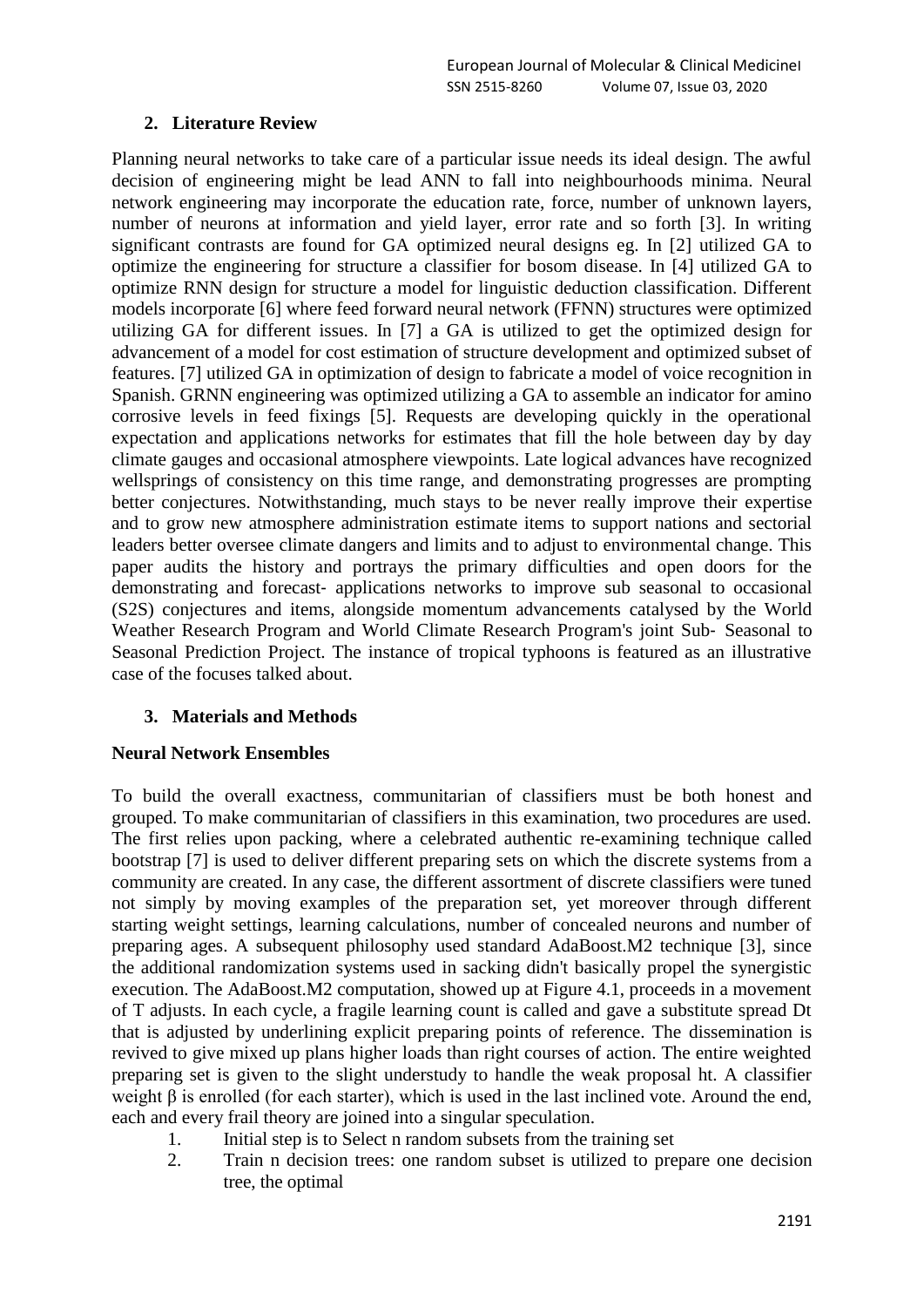- 3. splits for every decision tree depend on a random subset of features
- 4. Each individual tree predicts the records/competitors in the test set, freely.<br>5. Make the last prediction: For every competitor in the test set, Random F
- 5. Make the last prediction: For every competitor in the test set, Random Forest uses the class with the larger part vote as this current applicant's last prediction.

## **4. Experiment and Results**

Algorithm

*Input:* WEATHER DATASET *Output:* NEURAL NETWORK *Initialization:* LEARNING RATE 1: **while** not converge do 2: DIVIDE INTO BATCH

- 3: PREDICT CLASS
- 4: COMPUTR ERROR
- 5: FINE TUNE PARAMETER
- 6: COMPUTE FUNCTION
- 7: UPDATE PARAMETER

8: END WHILE



Accuracy rate

It is visible from the Figure 2 that, for the explanation that model depends upon on this data set, the exactness charge could be high, and the precision of positive records is adjoining one hundred%. In any case, with the development of realities measure, the precision expense has declined

### **5. Conclusion**

One of the incredible features of decision tree algorithms is that they inalienably gauge a reasonableness of features for partition of items speaking to various classes. All things considered, after acknowledgment of this paper, we wound up mindful of a recently distributed paper that joins convolution feature extraction. The suggested system for clipping classifier is relevant to both brought together and circulated condition where substantial number of classifiers might be available.